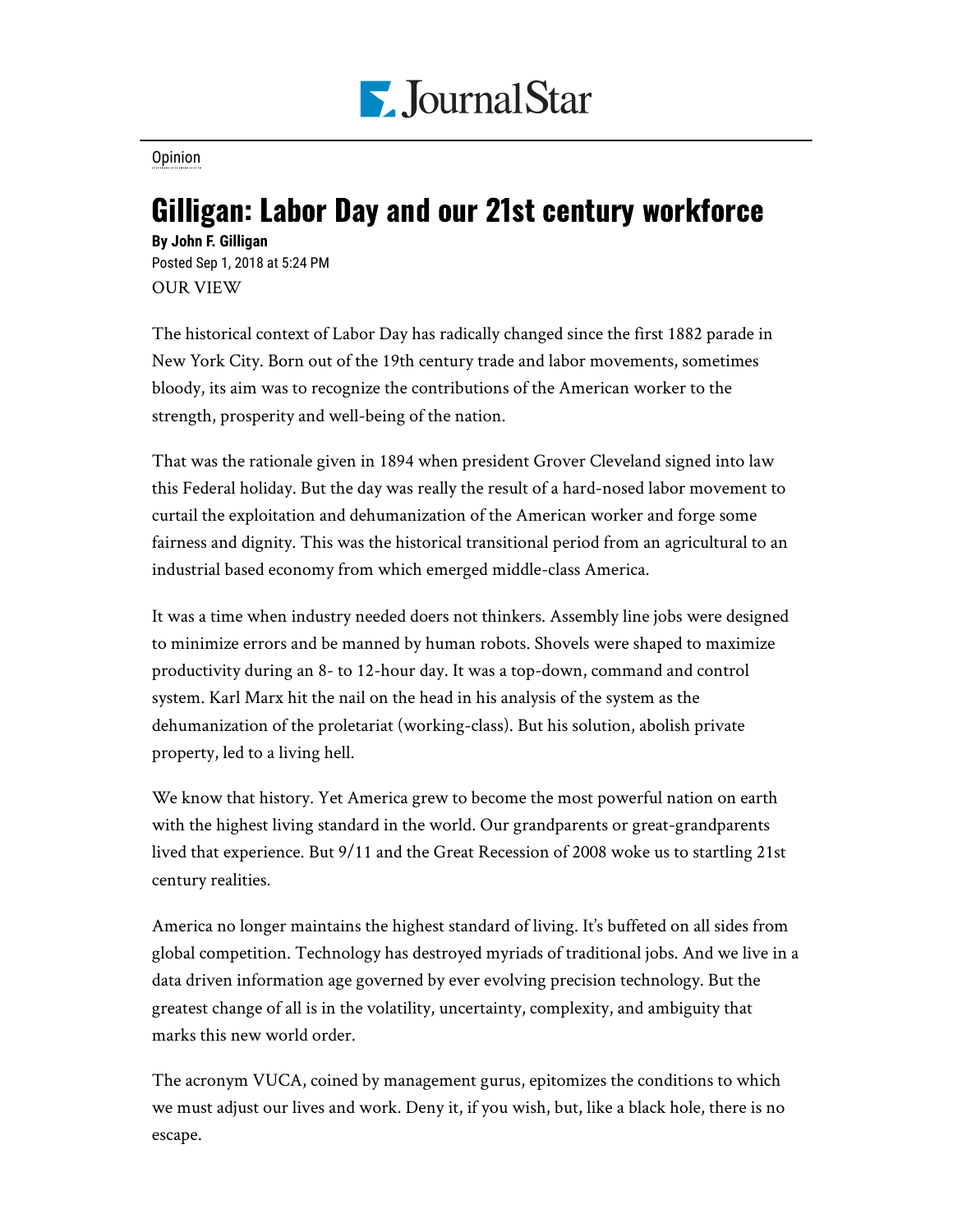The transition in the world of work from the past to the present century is from a work force to a talent force. Yet, it's a talent force that collaborates. Institutional survival depends on it.

Any CEO, administrator, manager or leader who fails to treat employees as a talent force is on the fast track to extinction along with his/her organization. Although robots can replace human hands, only humans can rapidly adapt to the disruptive forces of volatility, uncertainty, complexity and ambiguity.

Given the velocity of change that permeates every aspect of our lives, collaboration is the key to success from business to government. No leader (a president, administrator, manager, politician) can know and see everything. In the VUCA world, the eyes, ears, minds, motivation, insights and creativity of every person are an absolute necessity. Ultimately, it's the employees that make a boss look good.

Some leaders are skilled in mobilizing collaboration and releasing human talent into the organization. But too many aren't. They are stuck in the bygone era of command and control mindsets. And it's the primary reason why their institutions can't surf today's VUCA waves.

Institutional success, be it business, education, healthcare or government, is a collaborative process among the diverse skills, perspectives, creativity and motivation of the talent force. That's the diversity needed to compete in the global economy.

Some of the greatest human achievements in the past decade: Crispr/CAS9 (gene editing), discovery of the Higgs boson (gives mass to subatomic particles), the detection of GW150914 (the first verified gravity wave) and the microbiome (gut bacteria that prevent diseases), were the result of thousands of people working collaboratively to solve some of the most complex problems facing humanity.

The lesson here is that human beings and organizations can collaborate. People of different races, ethnicities, nationalities, genders and religions worked together. The difference between these science communities and gridlocked institutions was not just in their diversity of talent, but in their collaboration and passion for a vision.

This is the kind of talent force needed to succeed in the VUCA age. Collaboration is the key. It's what transforms a work place into a talent place that can effectively cope with volatility, ambiguity, uncertainty, complexity and ambiguity. The future of American depends upon it.

**John F. Gilligan**, Ph.D., a clinical psychologist, is president emeritus of Fayette Companies/Human Service Center and past chairman of the Peoria Area Chamber of Commerce, Workforce Development Board of Central Illinois and the Illinois Employer's